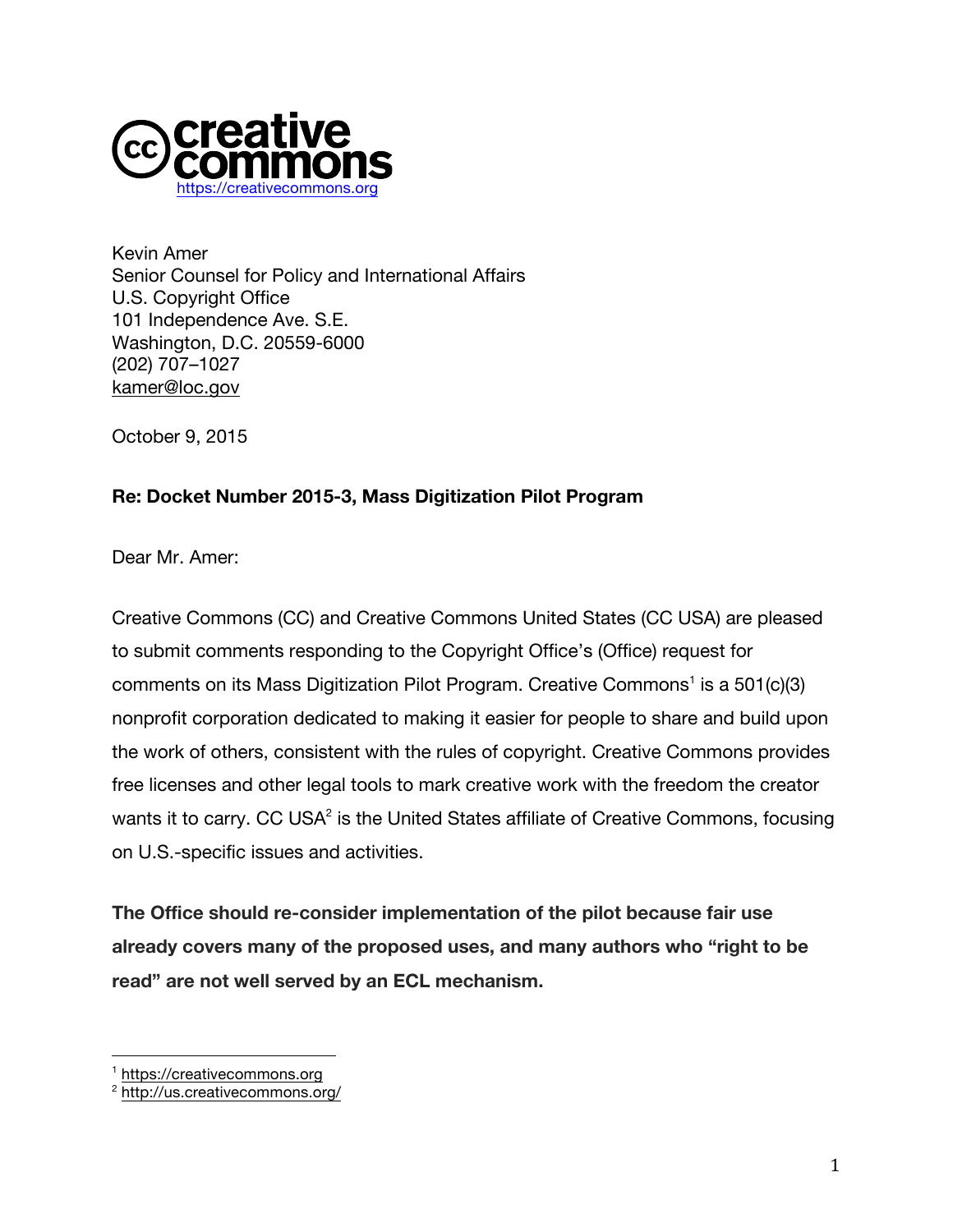We do not think that an extended collective licensing (ECL) mechanism should be created and implemented in the United States for mass digitization projects, either permanently or as a pilot. ECL is not needed because the fair use doctrine has actually been strengthened in the U.S. due to recent court cases that have increased the certainty with which a number of entities can engage in mass digitization.

The Office says it wishes "to garner experience with the kind of ECL experience that is either in place or being discussed in other countries." But other countries that have adopted or are considering adoption of an ECL solution do not have a flexible and reliable exception or limitation on which those engaging in mass digitization can dependably rely. Creative Commons works with copyright scholars and cultural heritage professionals in countries that have already adopted ECLs—for example the Netherlands and Norway. Both of these countries are member states of the European Union, thus are subject to Directive 2001/29/EC of the European Parliament (InfoSoc Directive)<sup>3</sup>, which regulates aspects of copyright and related rights across the EU.

The InfoSoc Directive does not contain within its list of permissible exceptions an exception that would allow public cultural heritage institutions to make digital copies of works available online.<sup>4</sup> Without being able to rely on an exception, the only other option for cultural heritage institutions in the Netherlands that do not want to infringe on the copyrights of rights holders who are not actively leveraging their exclusive rights is to explore extended collective licensing. From the perspective of EU-based cultural heritage institutions, the situation facing their U.S. counterparts is different as these institutions are likely to be able to rely on the fair use doctrine for many of the uses in

 

<sup>3</sup> http://eur-lex.europa.eu/LexUriServ/LexUriServ.do?uri=CELEX:32001L0029:EN:HTML

<sup>4</sup> Directive 2012/28/EU of the European Parliament (Orphan Works Directive) has established such an exception and has made this exception conditional on a potential users carrying out a search for the rightsholder for each individual work. Such searches need to be carried out according to an unreasonably high standard (a diligent search undertaken in good faith). In addition, the exception established by the Orphan Works directive only applies to publications and audiovisual works and excludes important categories such as photography and figurative arts. http://eurlex.europa.eu/LexUriServ/LexUriServ.do?uri=OJ:L:2012:299:0005:0012:EN:PDF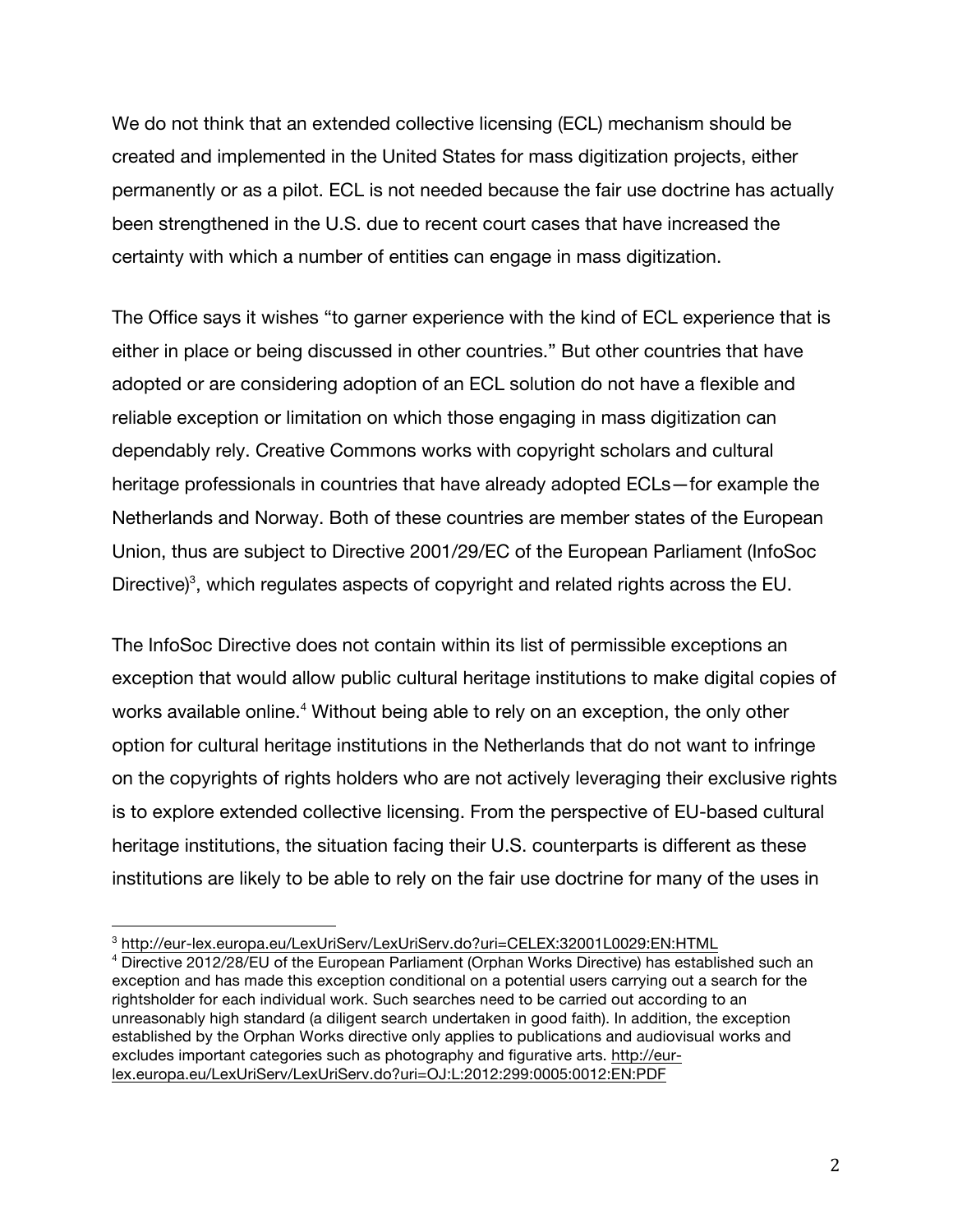question. From the EU perspective, ECL is a response to the inflexibility of the current EU copyright framework. ECL schemes have many drawbacks (such as the often low levels of representation among collecting societies, the existence of sectors without collective rights management, the difficulties of agreeing on remuneration, and the sometimes-opaque methods of distribution of licensing fees) that European cultural heritage institutions are willing to accept because they have no other option. U.S. institutions—such as university libraries—can rely on fair use.

In Norway, the ECL permits licensees to reproduce verbatim copies and to perform the work publicly for non-commercial purposes, but do not grant the right to create adaptations and derivative works. In practice, it means that users of ECLs (e.g., teachers, librarians, researchers, and curators) can use any work without needing to clear further rights. The licensing fees are not determined by counting actual use, but through a consensus-based model of "typical" use. The Norwegian system is perceived as being fair in rewarding creators, partly due to the fact that taxpayers collectively share the financial burden for ECL payments. Norway has determined that ECL is incompatible with Creative Commons licensing. This means that authors that publish works under a CC license are not eligible to receive any funds money collected through ECLs.

The ECL system as proposed would not work well to support mass digitization projects for several reasons. First, many authors are not primarily interested in financial rewards—for example those that write scholarly books. And if there is no expectation of revenues for the creator, paying a collective rights organization collect fees to use such works is inefficient and in opposition to the intentions of these authors.<sup>5</sup> It brings

 

 $<sup>5</sup>$  Jennifer Urban writes, "research libraries are replete with academic works created and published, not</sup> primarily to profit from copyright, but to share knowledge, find truth, and advance the scholar's reputation and career." Urban, Jennifer M., How Fair Use Can Help Solve the Orphan Works Problem (December 2012). Berkeley Technology Law Journal, Vol. 27, 2012; UC Berkeley Public Law Research Paper No. 2089526. Available at SSRN: http://ssrn.com/abstract=2089526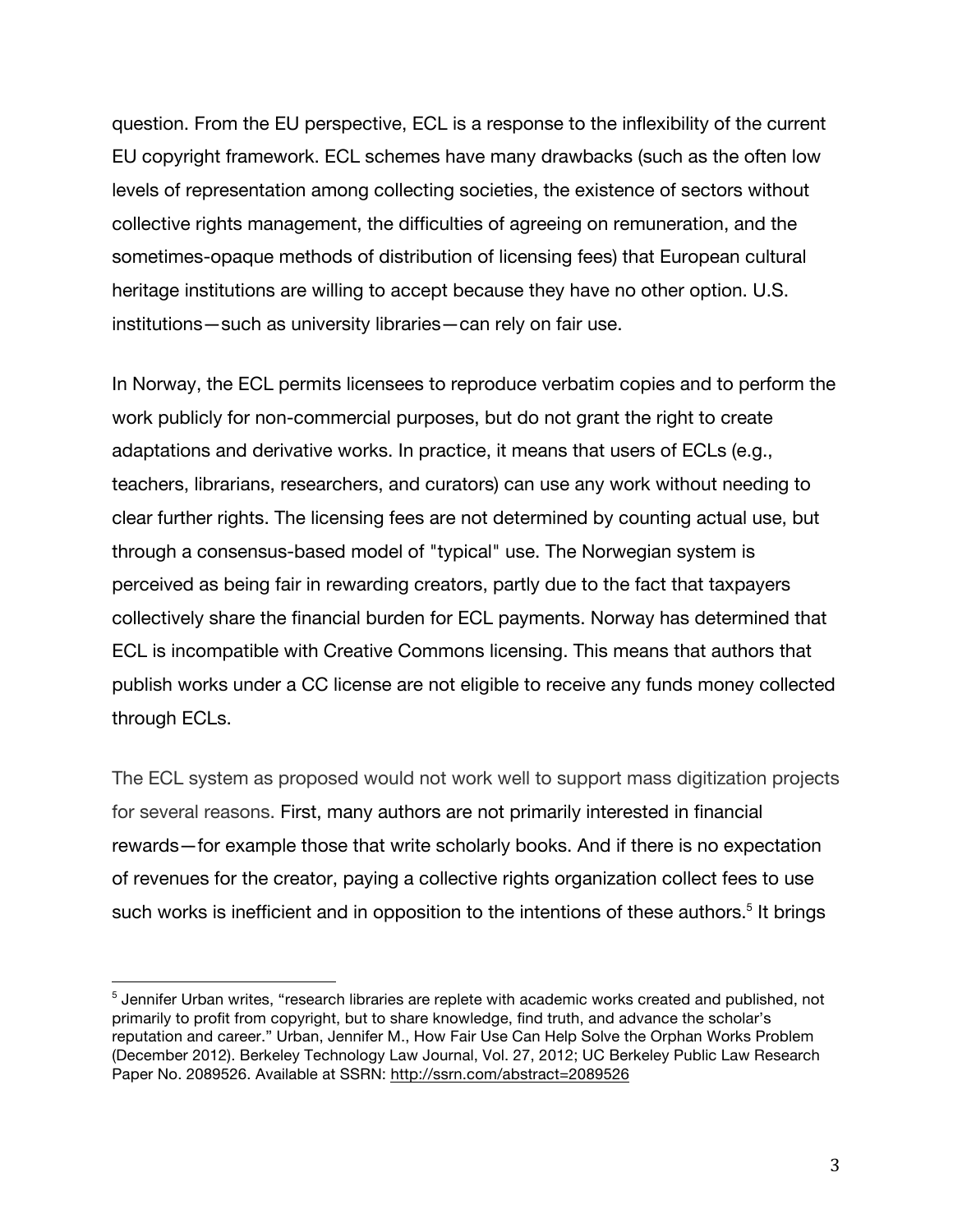up the larger question of how such a collective management organization can properly represent the interests of these types of authors.

Second, for an ECL scheme to be maximally useful, it would need to license orphan works alongside all other works. But this is not clearly considered as a part of the ECL pilot, likely because it would be improper to collect fees for use of works that are orphaned because the payments cannot be distributed to the owners because by definition the owners cannot be found. Recent scholarship suggests that the very nature of a work being an orphan would likely weigh in favor of fair use anyway, thus negating the necessity for an ECL arrangement.<sup>6</sup>

An ECL would be more powerful if it could do more, but the Office has chosen to favor a pilot program that would "facilitate the work of those who wish to digitize and provide full access to certain collections of books, photographs, or other materials for nonprofit educational or research purposes."7 By limiting the proposed ECL scope to noncommercial uses, the Office inadvertently makes a stronger case that the activities of digitizers and users will be considered a fair use and that the ECL is not needed in the first place. Fair use might not permit all mass digitization uses, but the kinds of projects that the majority of libraries are focused on are digitization for non-commercial research uses of their collections. Much of the content (typically scholarly works) of these collections was not created with copyright in mind, and usually never commercially exploited. For example, most scholars often write for free, normally as a part of their promotion and tenure process, even if the research articles they produce and publish are sold by commercial journals. The works are commercially exploited by a publisher, but not generally by the authors themselves. This could lead to conflicts over who should receive the proceeds from the ECL pilot (if this is not contemplated in publishing contracts).

 

 $6$  Urban, at 1395.

<sup>7</sup> https://federalregister.gov/a/2015-14116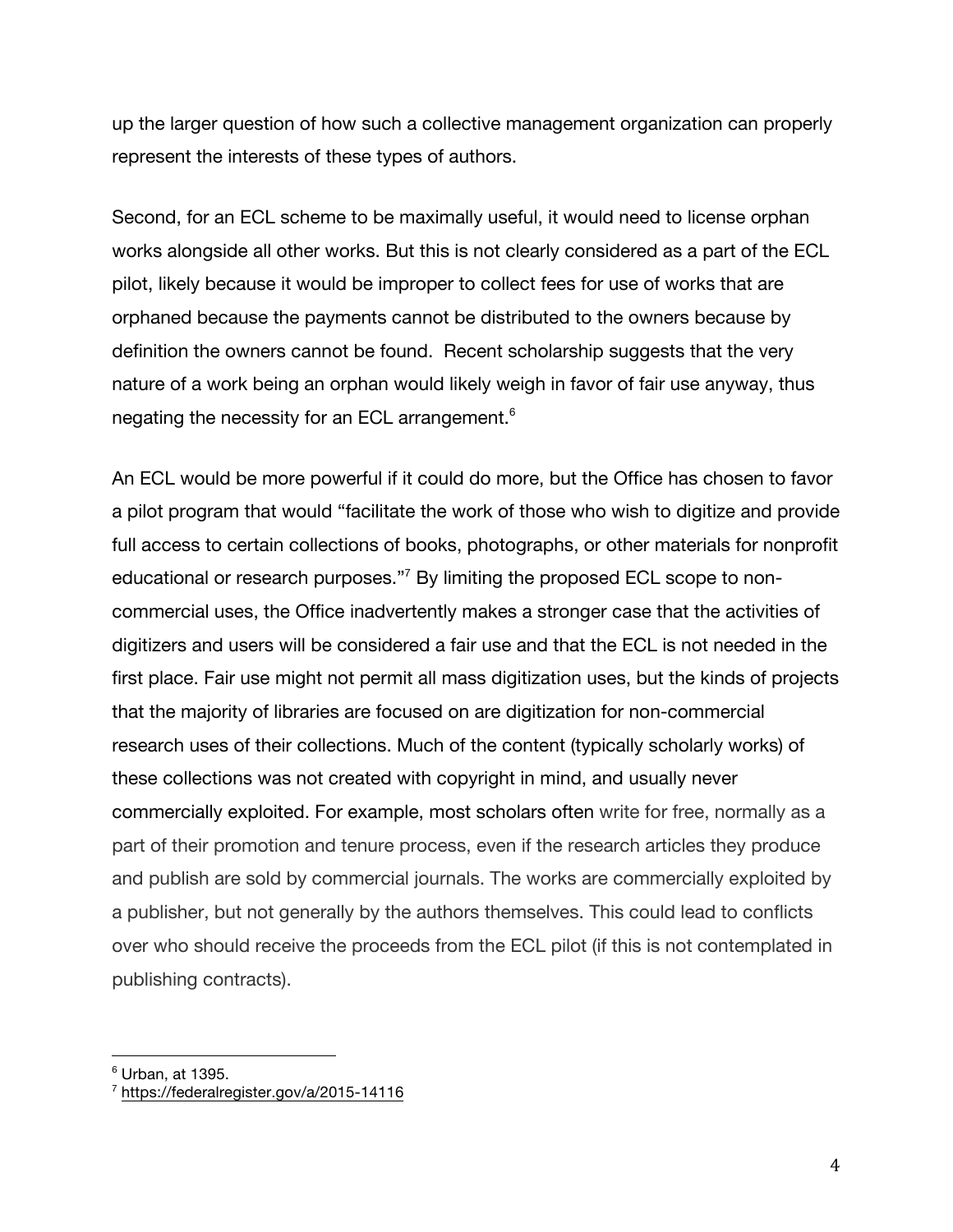The Office's proposed pilot seems to rely on the premise that there would be more mass digitization projects if only there was a solution like ECL. However, we know of mass digitization projects that already work smoothly under the current law without ECL, including Wikimedia Commons and the Internet Archive. The Office should take a closer look at these types of mass digitization projects to understand more about the potential obstacles they face.

It is encouraging that the Office has proposed a "fair use savings clause"—writing, "nothing in the [ECL] statute is intended to affect the scope of fair use." This is a welcome mention, but if a ECL mechanism is adopted users may not rely on fair use and simply access the materials under the conditions of the ECL scheme. Adopting an ECL system undermines fair use because digitizers and users will be reluctant to rely on it. Instead, they'll ask, "why bother with the risk when all we have to do is pay a small fee?" While at first an ECL may seem like an efficient process to provide access to the content users need, it could have negative downstream consequences within this and related areas if fair use is abandoned for only licensed uses. In addition, simply including a statement to the effect nothing is "intended to affect" the scope of fair use likely does not preclude licensors from conditioning access and use on terms that require the licensee to abandon any reliance on fair use.

**If the Office ultimately pursues an ECL pilot, it should affirmatively exclude works that are publicly licensed and allow other authors who wish to be excluded to apply a Creative Commons license to their work.**

If the U.S. adopts an ECL pilot, doing so even temporarily creates longer-term problems. For example, it will create silos of incompatibly licensed content, whereby none of the materials digitized in compliance with the ECL could be shared via the largest mass digitization projects already well established, such as the Google Book project.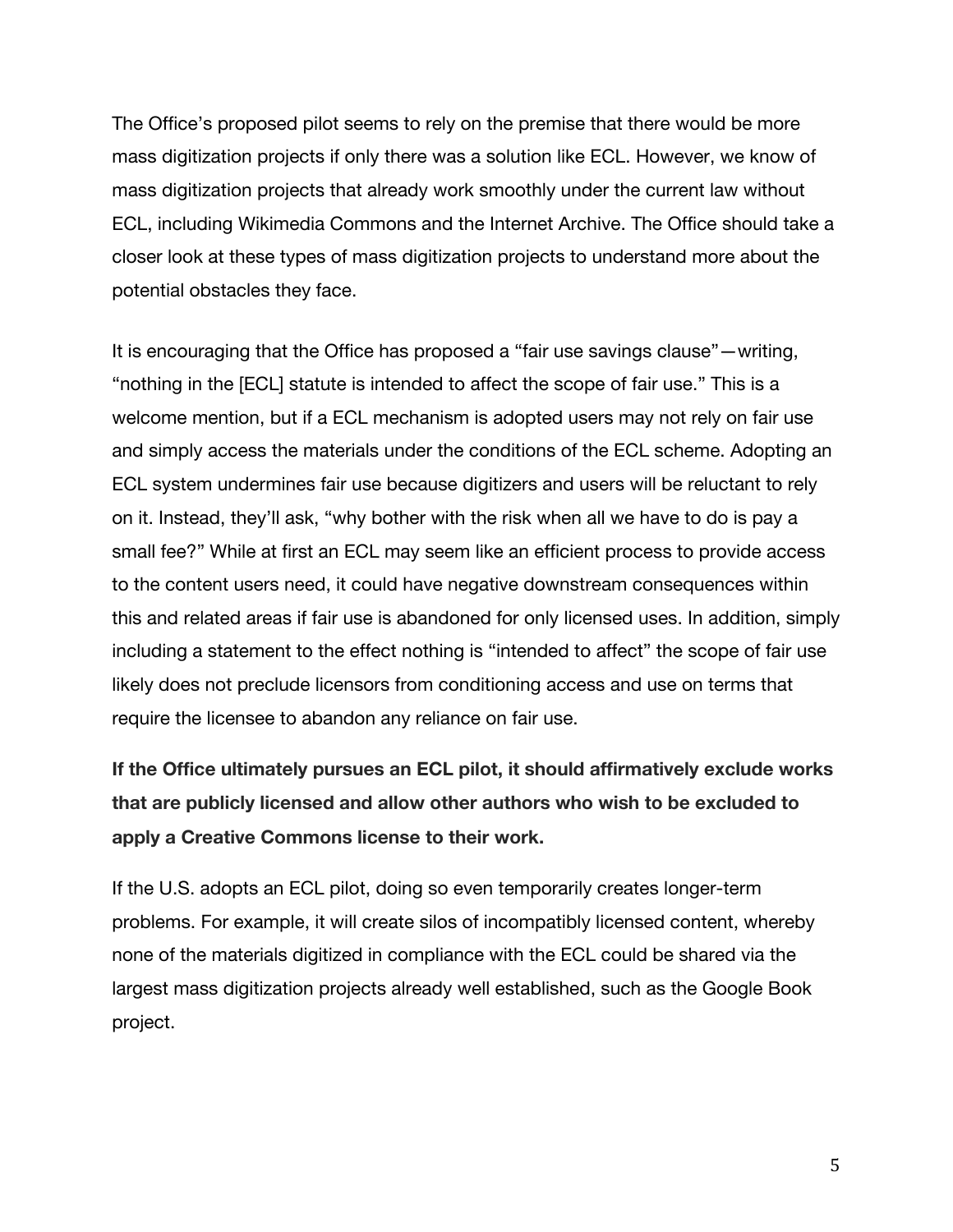If, despite these issues, the Office wishes to move forward with the development of an ECL, the pilot ought to be implemented in a way that increases access while supporting the intentions of authors.

The universe of CC licensors is not a stakeholder group that has indicated a wiliness to negotiate mass digitization licenses because they've already affirmatively and permanently opted to publicly license their works for at least non-commercial purposes. If an ECL scheme implemented, all CC licensed works, as well as collections consisting predominantly of works in the public domain, should be automatically opted out of the ECL because permission has been already granted for the subset of uses the pilot will be limited to ("the licensed works to be used only for nonprofit educational or research purposes and without any purpose of direct or indirect commercial advantage"), or no permission is needed because more liberal rights have already been granted under the license.

In addition, during the opt-out stage, the pilot should permit authors to apply a CC license that aligns with the license granted by the ECL. Doing so would have several benefits, as Creative Commons licenses have become the global standard for content licensing and are easily recognizable and understood. The CC licenses are implemented using a 3-layer system: a deed that provides an easy-to-understand summary of the permissions and conditions of the license, the legal code that makes the license globally effective and enforceable, and machine-readable metadata that permits search engines to index content available under a particular license.

We agree with many of the libraries that if the Copyright Office is serious about helping to increase legal mass digitization of our shared cultural heritage, it should instead focus on: 1) Encouraging the application of fair use to digitization projects; 2) Promoting the development of better copyright ownership and status information through enhanced registries, rethinking recordation, and asking copyright owners to identify themselves and their works through an internationally-compliant formalities system; and 3) Providing better access to existing copyright ownership and status